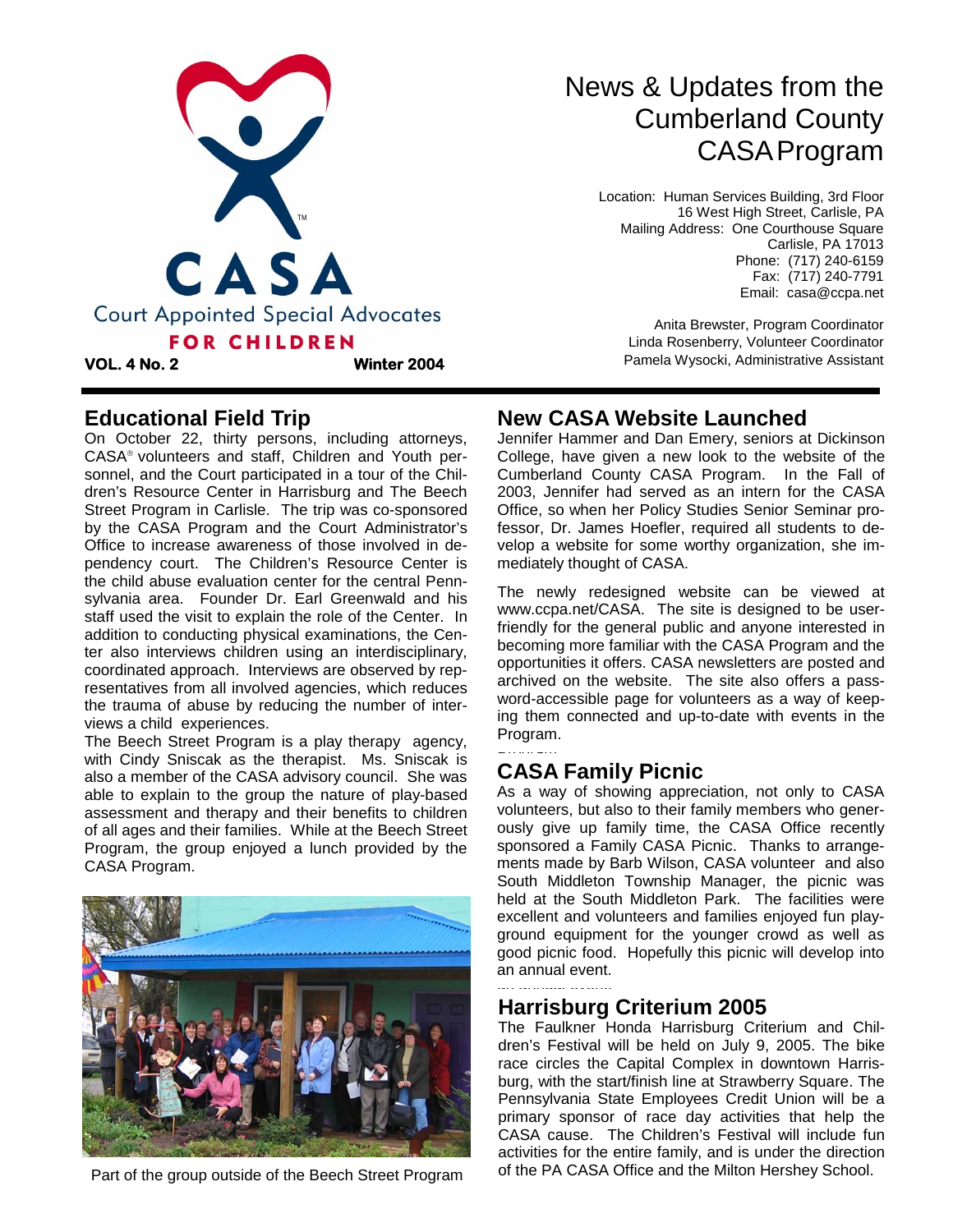### **Meet the Ninth Corps of CASA Volunteers**



**Bob Wicks** has been in the field of art education all of **Fenn State University and 25 years at the Harrisburg Area Community Community Community Community Community Community Community Community Community Community Community Community Community Community Community Community Com** year at Penn State University and 25 years at the Harrisburg Area Community College. Bob has a BA in Sociolevery day and he holds the rank of Professor Emeritus from volved in the art of making Ceramic Ocarinas and has a book underway for professional craftsment. Holly Springs. They **Donna Worke Airview, Participates in the mother of three and residents in the mother of three and have 10 grandchildren. His cocker spaniel encourages** him to walk every day. Bob's hobbies include alternate Coordinator and Prevention Specialist. She alternate him to walk every day. Bob's hobbies include alternate photography, Ham Radio W3HAH, and pottery. He has **Bob Wicks** has been in the field of art education all of<br>his career, having taught 19 years in public schools, one<br>year at Penn State University and 25 years at the Harrishave two daughters and one son, all married. They also also been involved in the art of making Ceramic Ocarinas and has a book underway for professional craftsmen.

> **Donna Wolfe** is the mother of three and resides in West Fairview, PA. She has a BA in sociology and has been

in the field of social work for over 10 years. Donna is currently employed at the YWCA in Harrisburg as a Volunteer Coordinator and Prevention Education Specialist. She also speaks nationally on Sexual Violence, specifically regarding children's issues.

### **Appreciation Dinner Appreciation Dinner**

CASA volunteers and staff enjoyed an Appreciation Dinner hosted, once again, by the Dickinson College Dinner hosted, once again, by the Dickinson College chapter of Kappa Alpha Theta. The Depot on the Dick-chapter of Kappa Alpha Theta. The Depot on the Dickinson College campus provided a comfortable setting inson College campus provided a comfortable setting for the November 18 evening. After a delicious Italian for the November 18 evening. After a delicious Italian meal, volunteers shared conversations about their ex-meal, volunteers shared conversations about their experiences as CASA volunteers. Fun prizes were also periences as CASA volunteers. Fun prizes were also awarded to each volunteer, recognizing something awarded to each volunteer, recognizing something unique about their roles as child advocates. For exam-unique about their roles as child advocates. For example, Sandy Evans was recognized for the heaviest file, Phil Nusbaum for the longest case, and Carol Spre-Phil Nusbaum for the longest case, and Carol Sprecher for the shortest case. Pictured around the table cher for the shortest case. Pictured around the table<br>below are volunteeers Barb Wilson, Carol Bell, Elaine Stabler, Wanda Ansel, Pam Wysocki (staff), Wendy Stabler, Wanda Ansel, Pam Wysocki (staff), Wendy Tibbetts, and Judy Castrina. Tibbetts, and Judy Castrina.



### **The Value of CASA Recognized**

The CASA Office continues to receive affirmation from many different sources. In October, an attorney representing a parent in a dependency case involving one of the volunteers sent this letter:

*I am writing to express my appreciation for your diligence and thorough review and participation of the case involving my client's daughter, …. I am in receipt of your October 1, 2004 report, which is not merely lengthy, but comprehensive and surely to be a distinct tool for the court. I believe you have captured and iterated all matters accurately and unfortunately that is sometimes rare within the juvenile justice system.* 

*Quite often, the juvenile justice system is the bastardly child of the justice system (no pun intended). To that end, dependency matters are considered, among some, to rank below delinquency matters in priority. I cannot disagree with those pessimists in any regard.* 

*Thank you for your assistance in your efforts to see some light through the forest for these needy children and families. I truly believe in this cause and devote countless hours like yourself to children and families in need. I appreciate your time.* 

It is heartening to know that many attorneys recognize the need for greater assistance to many children and families. Letters such as this help to balance the many times when CASA volunteers feel as if they are the lone voice crying in a wilderness of conflicting stories and agendas.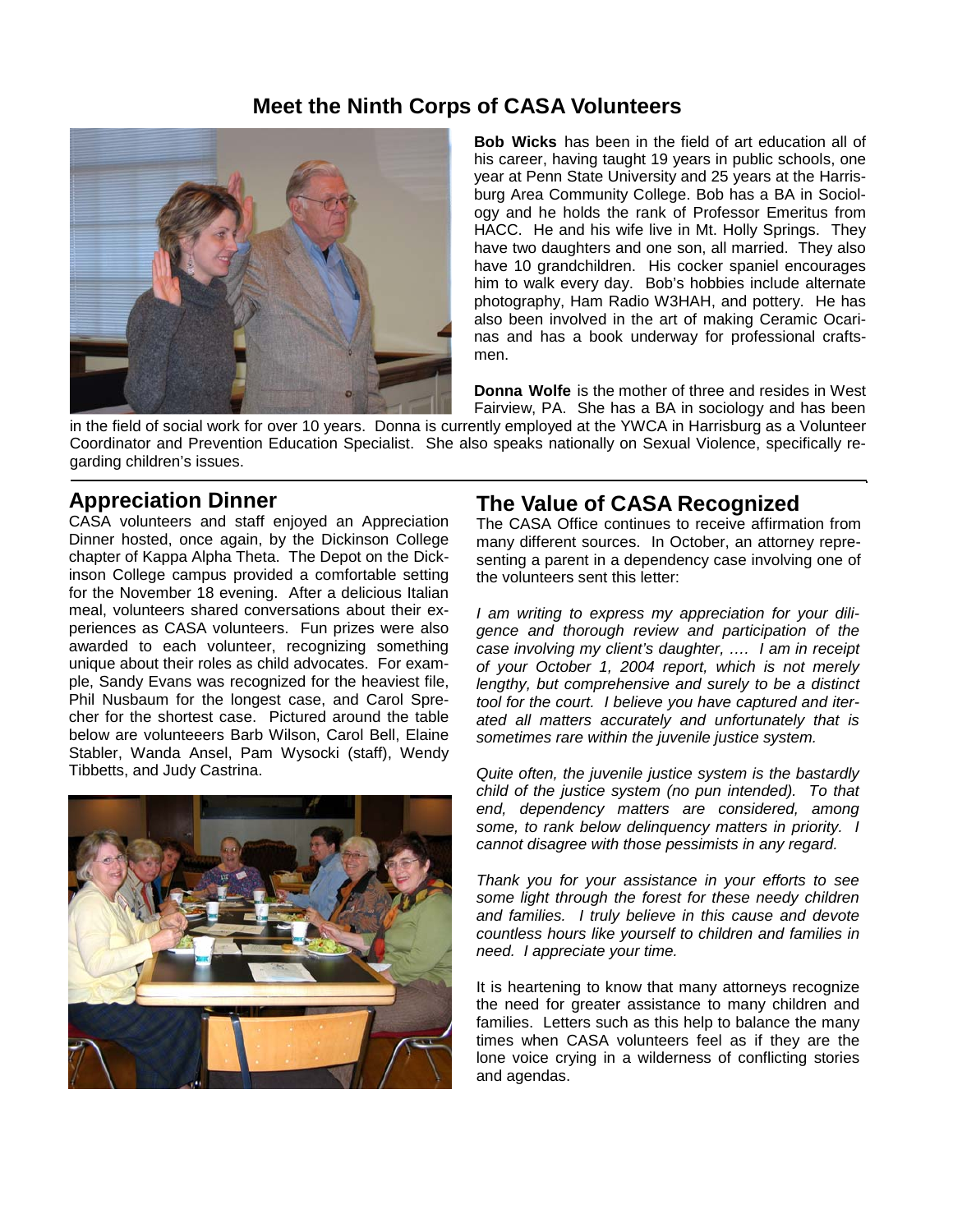# **National CASA Evaluations**

The Cumberland County CASA Office has recently gone through two evaluation processes from National CASA. In June the Office completed a Self-Assessment of its compliance with National CASA Standards. In the resulting report card which the Office received, the Program was commended for its "excellent use of court personnel and local professionals in their volunteer and community training programs;" its "mutually beneficial relationship with the court system;" and its use of many other community service organizations to "spread the CASA message and recruit volunteers." One recommendation for further Program development was in the area of diversity, both in the staff and the volunteer pool, to make them more reflective of the community.

In late October, Susan Grant, the National CASA Regional Program Specialist made an onsite visit. Since Cumberland County is a recipient of an expansion grant from National CASA through July 2005, this visit was set up to monitor the Program's compliance with the grant requirements. During her visit to Cumberland County, Susan met with the Program staff, the Court Administrator, a volunteer, and a member of the advisory council. In addition, she reviewed a large body of documentation. She affirmed that the Program is in documentation. She affirmed that the Program is in<br>compliance with the requirements of the National CASA **is in complete compliance with the requirements of**  $\mathbf{r}$  **and**  $\mathbf{r}$  **and**  $\mathbf{r}$  **and**  $\mathbf{r}$  **and**  $\mathbf{r}$  **and**  $\mathbf{r}$  **and**  $\mathbf{r}$  **and**  $\mathbf{r}$  **and**  $\mathbf{r}$  **and**  $\mathbf{r}$  **and**  $\mathbf{r}$  **and**  $\mathbf{r}$  **and**  $\mathbf{r}$  **and** grant.

# **CASA Training for New Volunteers**

To become an advocate with the CASA Program, individuals are required to complete 30 hours training and receive state police and ChildLine clearances. This ensures that volunteers can safely and competently work with at-risk children. Training will be held over 5 weeks on Tuesday and Thursday evenings, 6 to 9:30 pm from February 24 through March 31. For more information on participating in the training, contact the CASA Office at 240-6159 or casa@ccpa.net.

### past have been truency, family group decision making, family group decision making,  $\frac{1}{\sqrt{2}}$ **Permanent Dight of Hope®** Fourth Annual Light of Hope®

Light of Hope is an event highlighting April as Child Bution and use of CASA Reports of CASA Reports, the various contract of CASA Reports. header recentlent menth, and charge regenter get<br>ernment and civic leaders, social service organizations, and county citizens who share a concern for the children who are victims of abuse and/or ne-**Speaker Availability and Speaker April 5** in conjunction with the swearingin ceremony of the tenth class of volunteer trainees. Activities will begin at 6 pm in the Old Court- $\vert$  house on the square in Carlisle. glect. The fourth annual Light of Hope is tentatively

### can be tailored to meet the interests and needs of the **GASA Statistics**

 $\mathbf{A}$ 

- speaking engagement, contact the CASA Office at 240- ∗ 42 volunteers have been trained since 2001 31 remain active
	- 93 children have been represented

### **Full Year Internship**

The CASA Office is fortunate this year to have a Temple University intern from September 2004 through May 2005. Courtney Dibeler is earning a Master of Social Work, with an emphasis in Social Administration. Along with her internship and class studies, she also works fulltime for Catholic Charities as an adoption caseworker. Until very recently she worked at the Vista School in Harrisburg, which is a private school for autistic children. Courtney also brings a sense of exuberance and creativity to everything she does.

# **New Office Configuration**

After months of playing musical chairs at two desks and a table for three staff persons plus an intern, the CASA Program now has a well-designed office, built by Rich Beaston and Brian Raudabaugh in the Maintenance Department of Cumberland County. Completed this summer, the new configuration added another desk and much needed storage which has streamlined the organization and workflow of the entire office. More than 30 persons attended an Open House held on August 30 to celebrate the professional, efficient "new" CASA office.

### **CASA Training for New Volunteers Judge's Luncheons**

move unough Children and Todin Services, the distil-<br>bution and use of CASA Reports, the various kinds of hearings and a clarification of their purpose, and the procedure for filing and service for a hearing by a petitioner other than Children and Youth Services. The CASA Office and the Court Administrator's Office have been sponsoring luncheons for the Judge, the dependency Master, attorneys involved in dependency cases, Children and Youth supervisors, and the CASA staff. These luncheons have been very helpful in opening lines of communication, with the agenda usually ing lines of communication, with the agenda usually centering around themes pertinent to dependency court and procedures. Among the topics of discussion in the and procedures. Among the topics of discussion in the past have been truancy, family group decision making, pendency Master, attorneys involved in dependency<br>cases, Children and Youth supervisors, and the CASA<br>staff. These luncheons have been very helpful in openpermanency options, concurrent planning, how children move through Children and Youth Services, the distri-

#### ◀ **OUR MISSION. . . OUR MISSION. . .**

The mission of the Cumberland County  $\begin{bmatrix} 1 & 0 & 0 \\ 0 & 0 & 0 \\ 0 & 0 & 0 \end{bmatrix}$  $\vert$  Court Appointed Special Advocate (CASA)  $\vert$  $\parallel$  Program is to assist the court in determining  $\parallel$ what is in the best interest of abused and/or  $\parallel$  what is in the best interest or abused and/or  $\parallel$  $\left\vert \right\vert$  neglected children whose cases are in the  $\left\vert \right\rangle$ court system. Through objective investigation and observation with the focus on the  $\frac{1}{\sqrt{2}}$  child assigned, trained CASA volunteers will  $\parallel$  cring assigned, trained CASA volunteers will  $\left\vert \right\vert$  develop and present their recommendations  $\left\vert \right\vert$  $\parallel$  to the court to aid in establishing a safe, is permanent and nurturing home in an expeditious manner.  $\sim$ 

\AAAAAAAAAAAAAAAAAAAAAAAAA

LNAAAAAAAAAAAAAAAAAAAAAAAAA